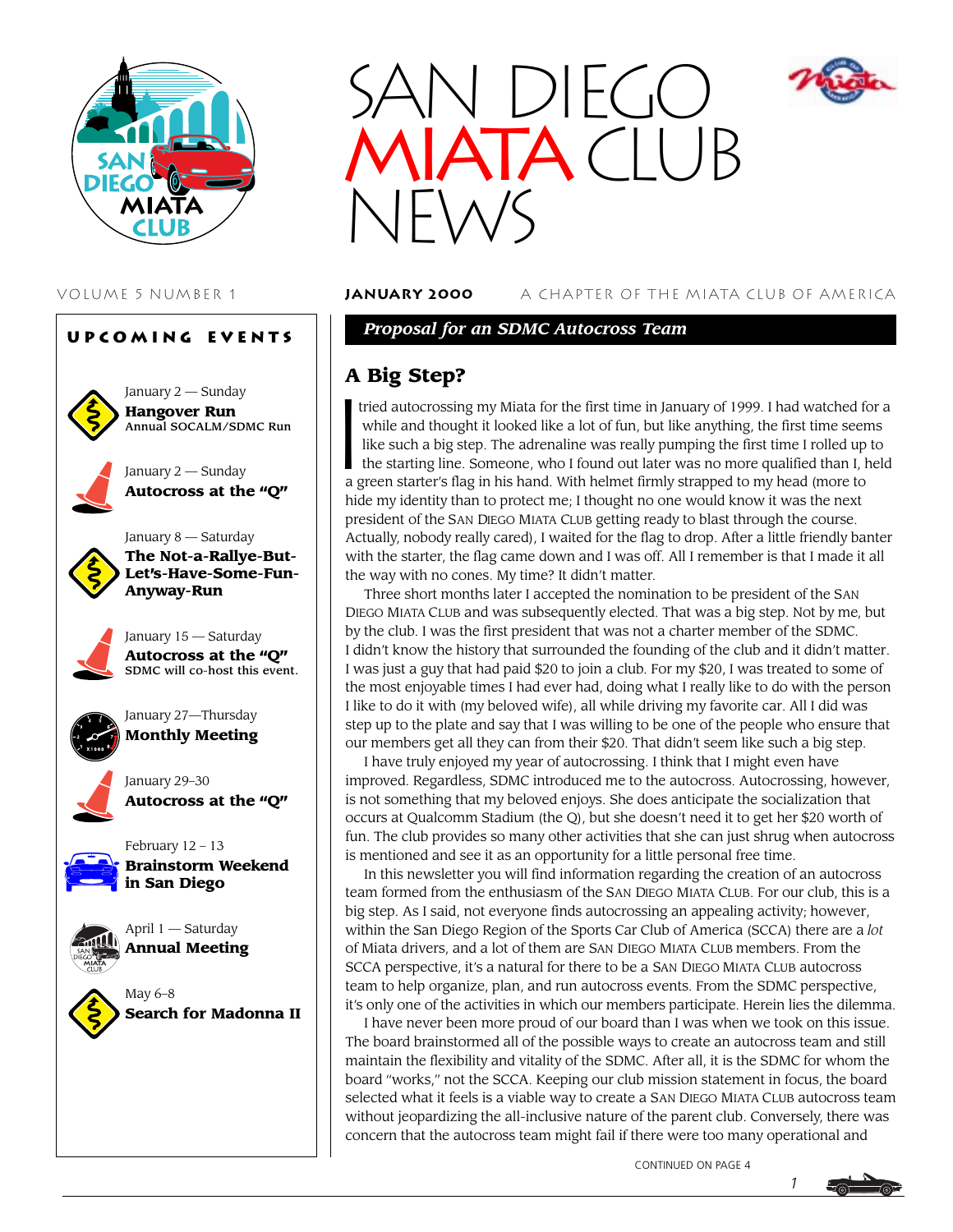#### **Socalm events**

#### **General Meeting & Election**

Date: Saturday, January 15

Time: 10:15 am – 1:15 pm

Place: Mazda North American Operations, 7755 Irvine Center Drive, Irvine CA

This is the club's tenth anniversary general meeting & election (thus the start time of 10:10), so be prepared to party! We'll have a SOCALM birthday cake, a raffle with cool prizes, and possibly a brief presentation by Mazda. The meeting will include planning our calendar for 2000, voting on our tenth anniversary logo, bylaws amendments, and our elections for the Y2K Board.

*Directions:* I-5 to Alton Parkway exit. Turn Right onto Enterprise, Left onto Alton Pkwy, Right at the light onto Gateway.

#### **Vintage Museum of Transportation and Wildlife**

Date: Saturday, January 22

Time: 9:00 a.m. (9:30 a.m. departure!)

Place: The Federal Building Exit I-405 East on Wilshire Blvd., Right turn on Veteran Ave.

Run Leader: Don Minkoff, (310) 397-2984 Otis Chandler's personal collection of race cars (IMSA Porsches, etc.), muscle cars, plus the trophies of a big-game hunter (\$7/person admission)

We have planned a brisk ride up the coast to Oxnard. Lunch afterward.

Museum info: [www.vft.org/](http://www.vft.org/vftocmuseum.htm) [vftocmuseum.htm](http://www.vft.org/vftocmuseum.htm)

#### **SOCALM at SPORT IMPORTS**

Date: Saturday, January 29

Time: 11:00 a.m.

Place: 7052 Laurel Canyon Blvd. North Hollywood, (818) 765-4848

Coordinator: Bill Wilner, (310) 451-0393 SPORT IMPORTS is a salvage yard for Miatas that have met untimely ends. If you've been meaning to replace any parts on your car or have had your eye on a feature available on years other than yours, Sport Imports is the place to pick up those goodies. The proprietor, George, is offering an additional 10% off at this event — for a total of 60% off of OEM prices. We'll grab lunch around 1 p.m. and go on an impromptu run.

*Directions:* Thomas Guide 532/G5. Exit NB Hollywood Fwy. at EB Sherman Way, go about one mile East to Laurel Canyon, turn Right. Sport Imports will be on Left side of street across from fire department. Park inside gate.

#### **Autocross a t t h e "Q"**



The following autocross events are *tentatively scheduled* to take place in the parking lot of the Qualcomm Stadium.

| Saturday, January 15 race day          |
|----------------------------------------|
| Saturday, January 29 practice day      |
| Sunday, January 30. race day           |
| Saturday, February 19 race day         |
| Saturday, March 11  practice day       |
| Sunday, March 19. race day             |
| Sunday, March 26 practice day          |
| Friday, April 7 National Tour          |
|                                        |
|                                        |
| Saturday, April 10 practice day        |
| Sunday, April 11 race day              |
| Saturday, April 22 race day            |
| Saturday, May 6 practice day           |
| Sunday, May 7  race day                |
| Sunday, May 21  race day               |
| To confirm autocross information call- |

San Diego SCCA Hotlines (619) 441-1333

| Web page       |
|----------------|
| Rainer Mueller |
| John Godden    |

[www.sdr-solo2.com](http://www.sdr-solo2.com) (760) 439-0067 (858) 538-6165

(800) 360-4454

Come participate or watch our club members race at the autocross (timed event). To participate you need to register for a Solo II card and number (\$15) and have a DOT approved helmet. Loaner helmets are available at the autocross.

#### **SOCALM Overnight in Laughlin**

Date: February 25 – 26 Place: Harrah's, Laughlin, (800) 427-7247

Coordinator: Bari Hyde, (714) 827-2940, [bhyde@earthlink.net](mailto:bhyde@earthlink.net)

Once again this venture is open to our two sister clubs SDMC and VROOM! I have blocked 20 non-smoking double rooms at \$25 a night. The group booking is listed under "SOCALM" or Bari Hyde. Need a king or smoking room? request when you book and they will add it to our block. Phone Harrah's and release one of these 20 rooms to your name and credit card. Don't miss out; we had a fabulous time last year. We can only hold this rate until January 25th. Please RSVP to Bari when you have secured your room. Want to stay Sunday night?— it's only \$15, let Bari know and she'll arrange it for you!

#### Socalm contacts:

President— K. Zack Broadbent, (714) 449-9280, [president@socalm.org](mailto:president@socalm.org) Web site: [socalm.org](http://www.socalm.org)

#### **Board of Directors**

President STEVE WAID (760) 432-0727 [swaid@home.com](mailto:swaid@home.com)

#### Vice President

VOODOO BOB KRUEGER (858) 486-4711 [voodoo@miata.net](mailto:voodoo@miata.net)

**Secretary** SAL CAUSARANO (760) 787-0624

#### [wooddust@aol.com](mailto:wooddust@aol.com)

Treasurer ELLIOT SHEV (858) 679-0777 [cranial@aol.com](mailto:cranial@aol.com)

Membership MARK BOOTH (619) 670-3789

#### [markbooth@home.com](mailto:markbooth@home.com)

Event Coordinator GERI CAUSARANO (760) 787-0624 [montegom@aol.com](mailto:montegom@aol.com)

Webmaster & E-mail Postmaster ROBERT "JTBOB" HOLLAND (858) 549-4011 [SDMC-List-owner@onelist.com](mailto:SDMC-List-owner@onelist.com)

**Newsletter** 

ANTHONY "NEVADABOB" WILDE (858) 693-8095 [NevadaBob@miata.net](mailto:NevadaBob@miata.net)

#### **Notices**

THE SAN DIEGO MIATA CLUB is an official chapter of the MIATA CLUB OF AMERICA.

We are a nonprofit organization whose purpose is to promote the enjoyment of— and enthusiasm for— the Mazda Miata.

*SAN DIEGO MIATA CLUB NEWS* is the monthly newsletter of the SAN DIEGO MIATA CLUB. Use of articles or stories by other MCA chapters is hereby granted, provided proper credit is given.

**Submissions to the newsletter** are welcomed and encouraged. Did you just add a new accessory to your Miata? How about writing a review for the newsletter? Where possible, please e-mail your submissions to the newsletter editor. Submissions can also be faxed to the club's dedicated phone line or mailed to the club's post office box. Submission deadline is the 15th of each month. The editor reserves the right to edit all submissions for length and content.

**Internet:** The SAN DIEGO MIATA CLUB has established a dedicated World Wide Web Home Page at [http://www.sandiegomiataclub.org.](http://www.sandiegomiataclub.org) The club has a members-only electronic mail list for those members with e-mail capability.

Dedicated 24-hour voice/fax phone line: (619) 670-7948

SAN DIEGO MIATA CLUB P.O. Box 2286 Spring Valley, CA 91979-2286

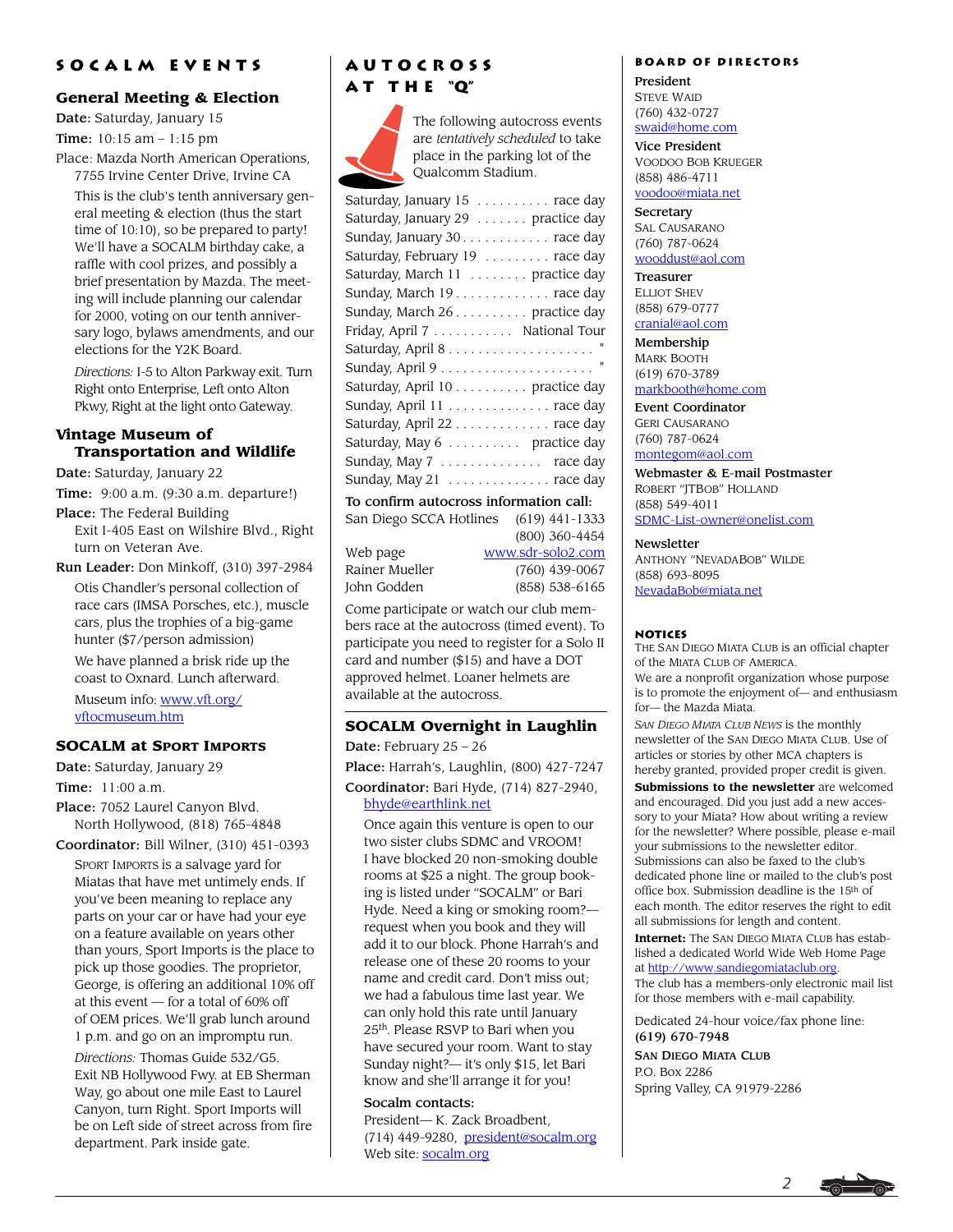#### **Millennium Hangover Run**

 A Joint SOCALM/SDMC Run Date: Sunday, January 2 Time: 10:00 a.m. departure Place: San Mateo Campground Entrance

Run Leader: K. Zack Broadbent,

#### [president@socalm.org](mailto:president@socalm.org)

As a society, we are faced with many unknowns with the year 2000. Doomsday believers would have us think that our digital infrastructure will melt down on January 1, while some religious fanatics believe that the end of days is upon us. So, if we're going to be faced with the end of the world, why not do it with the top down and a stupid grin on our faces?

 This run was the biggest single-event Miata fun run to ever hit Southern California, with 1999 attendance at 81 Miatas and 3 MR2s. As a part of the run's "Y2K readiness," we will break into smaller groups if attendance is large again. The "run of the millennium" will cover almost every aspect of Miata street driving. Passengers will enjoy the early part of the run, when we cruise through some hilltop residential neighborhoods and see some sweeping coastal vistas. Then we'll notch it up a bit as we zip (at the speed limit) along Ortega Highway. After a rest stop in Lake Elsinore, we'll get into some serious driving enjoyment, including a 27% downgrade and some awesome twisties. It's like driving your Miata on a roller coaster! The run will end in Temecula for lunch before 2:00 p.m.

*Bring:* Layered clothing, water, snacks, cash. Be sure your brakes are in good working order.

*Directions:* Exit the 5 freeway at Cristianitos Rd, which is at the border of Orange and San Diego Counties. We'll line up on the side of the road at the entrance to the San Mateo Campground on Cristianitos (on the inland side of the freeway). There is also parking (both for the campground and at Carl's Jr.) at the corner of Cristianitos & El Camino Real.

*Note:* This run is Y2K-compliant

#### **The Not-a-Rallye-But-Let's-Have-Some-Fun-Anyway-Run**

Date: Saturday, January 8 Time: 9:00 a.m.

Place: Mission Bay Welcome Center Run Leaders: Jim & Charlene Brokaw,

[j.brokaw@worldnet.att.net](mailto:jbrokaw@worldnet.add.net)

After months of hard work and planning, we discovered recently that a major segment of the Kooky Rallye will not be available for us until spring. So Team Kooky will use the next few months refining what promises to be a "I can't believe we're really doing this" event. Watch these pages for future announcements. In the meantime, we didn't want to pass up the opportunity to get together for a drive. This run will start in a different part of the county, so we'll have a chance to show off our fine club to a new audience.

We'll meet at Mission Bay, take a scenic route through La Jolla and then take a short jaunt up the coast. We'll then wind our way inland over a few good Miata roads and end up with lunch at Dalton's Roadhouse on Nordahl Road.

*Directions:* Take I-5 to the Mission Bay Drive exit, then turn West and go directly into the parking lot.

#### **Monthly Meeting**

Date: Thursday, January 27

Time: 6:00 p.m.

Place: Boll Weevil 9330 Clairemont Mesa Blvd. (At Ruffin Rd.), San Diego (619) 571-6225 This event is the single best way to

meet your fellow club members, ask questions, share stories, etc. Don't miss the fun!



**Melissa and Trevor Rogers receive club magnetics from President Steve Waid for leading the Temecula Winery Tour.**

#### **Upcoming National and Regional Events**

#### March 18, 2000

#### St. Patrick's Day Poker Run

The 6<sup>th</sup> annual San Joaquin Valley Miata Club St. Patrick's Day Poker Run— lowkey, fun Miata driving event on some of the best "Miata roads" in Central California (the foothills of the Sierra Nevadas).

\$45 per car, includes lunch for two, participation in the run and a dash plaque. Event T-shirts/\$12 each; awards dinner/\$15 per person. Clovis Cole Hotel, (559) 299-1547 Miata event rate: \$63 single/\$65 double

[www.sjvmc.net o](http://www.sjvmc.net)r [RonBranam@worldnet.att.net](mailto:RonBranam@worldnet.att.net) or Ron at (559) 323-5243.

March 24–26, 2000 *(Note new date!)* Fourth Annual

#### Miata Performance Driving School

Thunderhill Track in Willows, about an hour north of Sacramento— 21⁄2 days of training and special events, all aimed at enabling you to become a safer driver, and also to help you get every ounce of performance out of your Miata. Register at [www.teammiata.com/thunderhill/](http://www.teammiata.com/thunderhill/school.htm) [school.htm.](http://www.teammiata.com/thunderhill/school.htm) Fill out the online form, print it out, and send it in with your check; or call (925) 370-6485 for an information packet and registration form. Registration is \$325.

#### April 29–May 1, 2000 Bruges 2000

10<sup>th</sup> Anniversary European Miata gathering in Bruges, Belgium [www.eunos.com/bruges/](http://www.eunos.com/bruges/)

Six SDMC members have made plans to join the european Miata community at the celebration; make plans to go along! *SDMC Contact:* Ed and Michelle, [ed1@cari.net](mailto:ed1@cari.net)

June 21, 2000 *(tentative date)* Y2K 2 Alaska

> The MIDNIGHT SUN MIATA CLUB invites Miata club members to Fairbanks, Alaska for the longest day of the year. Contact: Don, (907) 456-3103, [donwoodke@co.fairbanks.ak.us](mailto:donwoodke@co.fairbanks.ak.us)

#### October 25-27, 2000 Miatas in Paradise

MCA national event for the year 2000 Daytona Beach, Florida

Registrations begins this month! Contact: Jenna, (800) 832-3292 <http://miata2000.com>

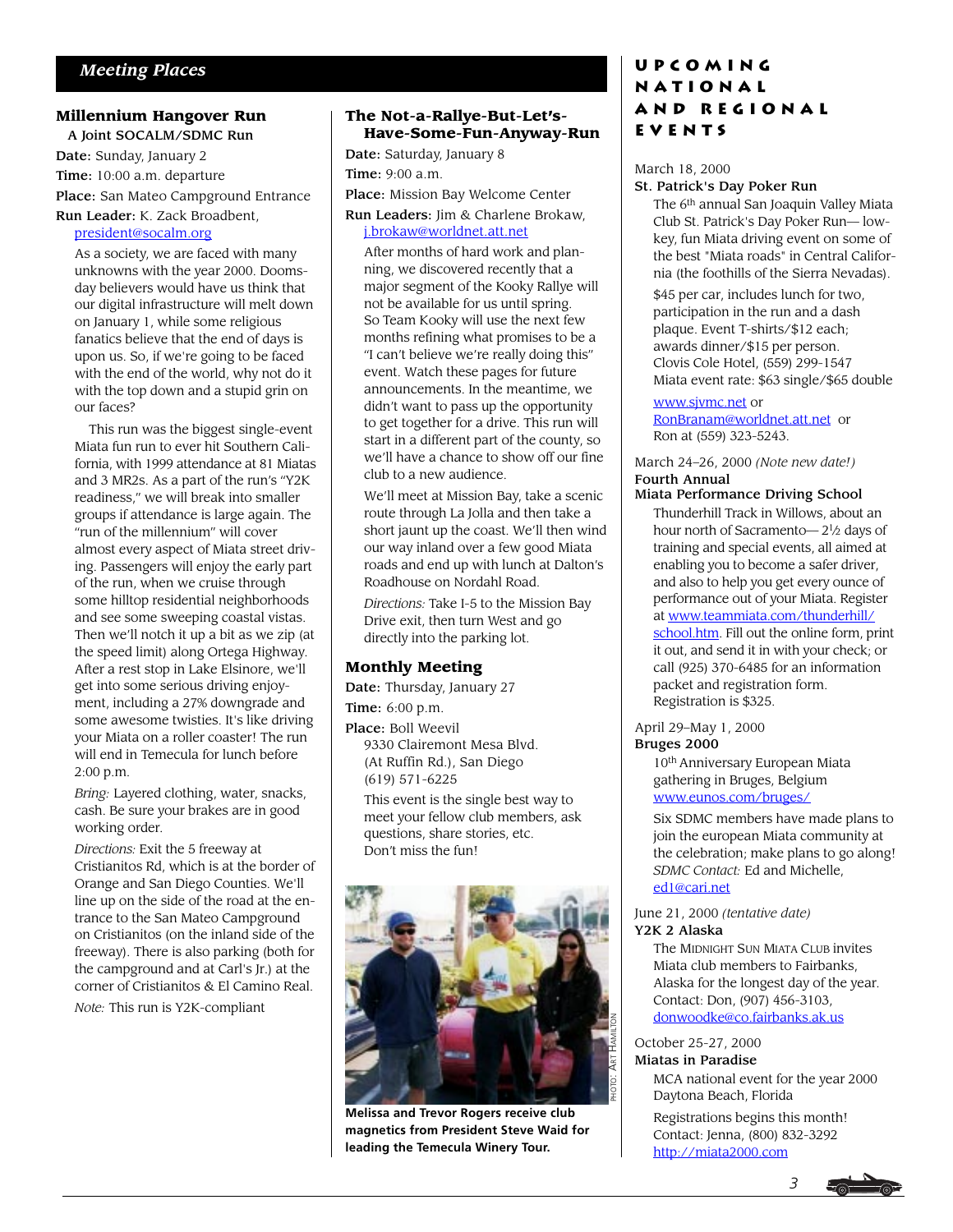#### Autocross Proposal CONTINUED FROM PAGE 1

financial constraints placed in its way. You see, an autocross team will make money. The members of the team will most likely be required to work at certain levels to remain members and to receive any of the team benefits. These are things that the SDMC does not do and, in fact, tries to avoid. Membership in our club is supposed to be *fun*, not work.

What the board concluded was that the SAN DIEGO MIATA CLUB should have very little responsibility for running the autocross team, so that it might continue to best serve its almost 500 members, who are accustomed to having many and varied activities from which to choose. Autocross would be but one. Additionally, the autocross team would need its own officers and organization in order to focus on helping its 50 to 75 estimated members maximize their enjoyment of but one activity… autocrossing. Therefore, the "subsidiary," or "club tied to a club," concept seems to be the best answer for all concerned.

Please read over the organizational options that are presented in this newsletter, cast your vote, and mail it back with the informational survey. Armed with your decision and the survey information, the board will then be able to put together the necessary changes to the bylaws and present them to the membership at our annual meeting for a final vote. The autocross team leadership can then begin to organize itself. I will then have the opportunity and responsibility to be a part of *two* fun clubs if I choose. Many of us will remain SDMC members only. After all, who wouldn't want to be a part of the most fun bunch of car enthusiasts around? That's not such a big step. —STEVE WAID

#### **Miata Related Web Sites**

#### **Miata Ring On the Web**



The Miata Ring allows people to surf through Miata related web sites. Check out the Miata Ring main Web page at

[http://members.xoom.com/MiataRing/](http://members.xoom.com/MiataRing) for information and requirements.

—JOHN SCUDDER

## **Autocross Team**

**Choices**<br>
The s<br>
B<br>
B<br>
A he choice is yours, does the SAN DIEGO MIATA CLUB become the next SCCA Autocross Team in the San Diego area? Please read and vote. Your Y2K-compliant ballot is due January 10, 2000.

#### **Formation of the Autocross Team**

At the board's quarterly meeting held in September of this year, it was decided that, due to the popularity of autocross within the club's membership, the club should develop an autocross team. This new team would be a part of the San Diego Region of the SCCA and be responsible for organizing and producing autocross events. The SAN DIEGO MIATA CLUB board met again on December 6, 1999 to discuss how to implement this decision.

The board concluded that there are only three organizational approaches available for the SDMC and the proposed Miata Autocross Team to take. The three are as follows:

- 1. The autocross team would be a "club within the club." The bylaws and board of the SAN DIEGO MIATA CLUB would have the authority and the responsibility to run the autocross team.
- 2. The autocross team would be a separate entity but have a link with the SAN DIEGO MIATA CLUB. Like a subsidiary of SDMC, the autocross team would be autonomous to the degree that it would have its own officers, bylaws, and treasury.
- 3. The autocross team would have no ties to SDMC. It would be a separate club operated by its own members. No relationship other than the likelihood that there would be SDMC members that started and operated the autocross team/club, and that other SDMC members would be members of the autocross team/club, would exist.

*The SAN DIEGO MIATA CLUB board's recommendation to the membership is that organizational approach number two be implemented. Listed below are the issues that the board considered, in making its recommendation, to be the pros and cons of each approach.*

#### **Approach 1 A Club Within a Club:**

Pros

- 1. Since the autocross team will earn a profit from producing events, proceeds from these events can be shared between the autocross team and the club as necessary.
- 2. The positive and fun-loving reputation of SDMC will be useful in the development of the autocross team.
- 3. The SDMC board will have control of the autocross team.
- 4. The autocross team will tend to remain a Miata-centric organization, by default, as time goes by.
- 5. Another fun participation sport, both for those who autocross and those that prefer to watch and cheer, will be available to club members.

#### Cons

- 1. The autocross team will not have direct control of its operations. It will be under the control of the SDMC Board both financially and tactically.
- 2. Commingling of funds may not be desirable after the start-up phase as the autocross team will generate profits from its endeavors, and how to spend them may become a point of contention.
- 3. Virtually a complete rewrite of the bylaws will be necessary to empower the autocross team to operate within the SDMC without being overly managed by the SDMC board.
- 4. The focus of the two entities will likely be different and may cause dissention between autocross team members and SDMC members that do not autocross. This will, most likely, center around financial issues.
- 5. Membership requirements for the autocross team are likely to require participation levels which will not match with SDMC membership requirements, such as fees and work assignments. This may be in conflict with the SDMC's current mission for its members.

#### **Approach 2 Subsidiary Relationship with SDMC**

#### Pros

1. Allows the autocross team to operate autonomously without subjecting SDMC to any risk liabilities.

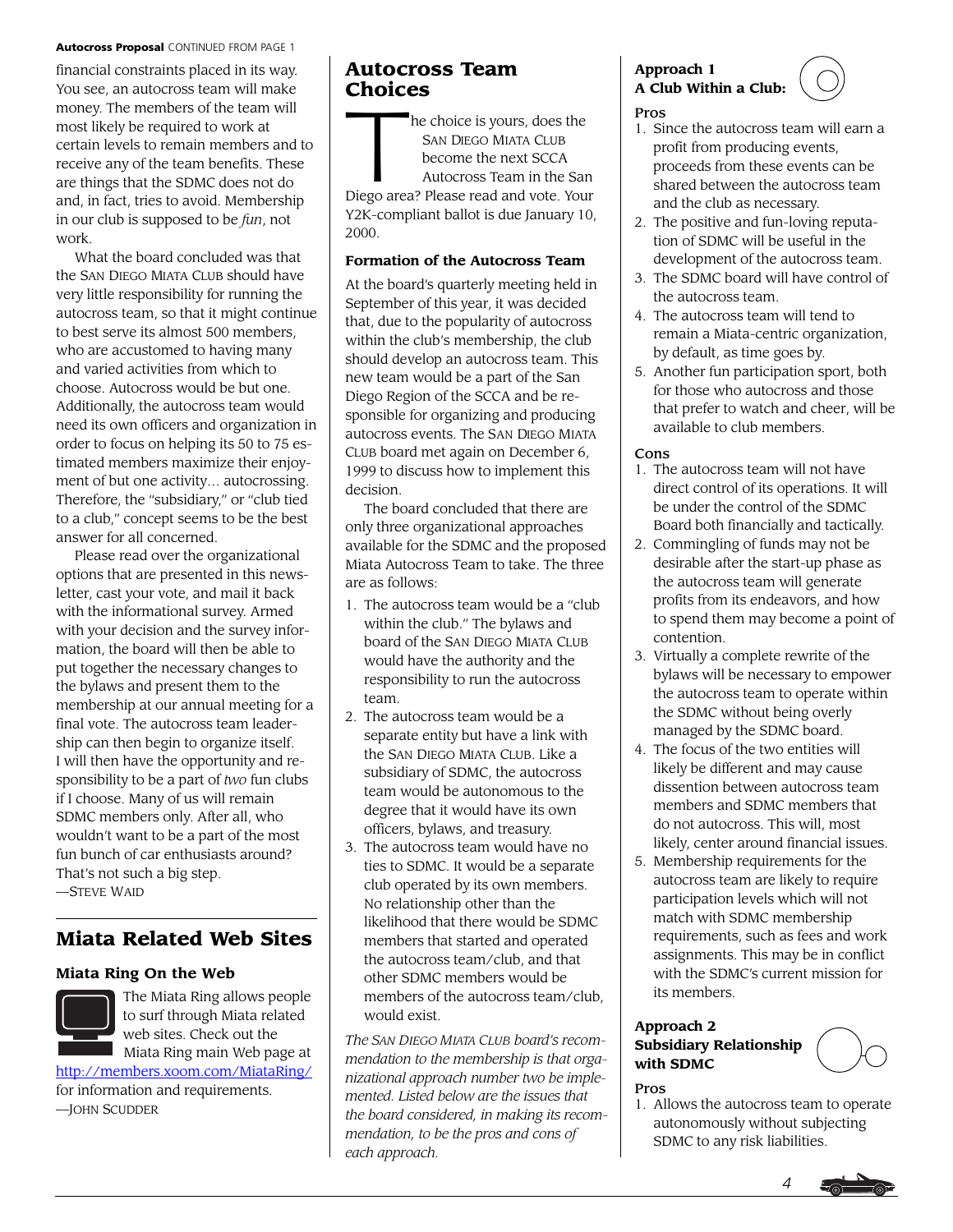- 2. Allows the SDMC Board to focus on normal club operations. "To have fun" as our history demonstrates.
- 3. Separate treasuries allow for different operating policies and philosophies.
- 4. Requires only minor changes to the existing bylaws (autocross team board chairman added to the SDMC board).
- 5. Allows the autocross team members to establish their own operating policies and bylaws while focusing on only one purpose… to have fun while autocrossing, or whatever they decide.
- 6. Allows the autocross team to use the reputation and name of the SDMC as leverage in its activities.
- 7. The autocross team will tend to remain a Miata-centric organization as time goes by.
- 8. Another participation sport will be available for Miata owners.

#### Cons

1. The autocross team may require a "financial jump-start" from SDMC. This would most likely be in the form of a loan.

#### **Approach 3 Separate Autocross Team**



#### Pros

- 1. Absolutely no risk to or involvement of the SAN DIEGO MIATA CLUB.
- 2. The SDMC Board will be able to focus its entire energies on its primary mission.
- 3. Members of SDMC will be free to join the Miata autocross team or any other autocross team.

#### Cons

- 1. The autocross team will not be able to claim the SDMC name and reputation as it attempts to become established.
- 2. The early members of the autocross team will have to fund the start-up costs of the team themselves.
- 3. It is likely that the autocross team will, over time, drift away from being a predominantly Miata-centric organization.
- —STEVE WAID and ELLIOT SHEV

### **One Member's Opinion**

#### **Fun Runs?**

 $\begin{bmatrix} \mathbf{F} \mathbf{u} \\ \mathbf{h} \end{bmatrix}$ have never felt the need to write a letter to the editor, but in order to address the full membership of the club, I must before it is too late. Over the last couple of years there have been at least a half dozen occurrences where drivers who lost control of their Miatas have gone off the roadway, causing damage only to the cars. On three of these occasions, but for the sake of God, there could easily have been injuries. And on one occasion, a family of five driving in the opposite direction narrowly escaped a head-on collision. It is my opinion that what we call "fun" runs have become an accident just waiting to happen. I think the law of averages has about run out. We have just been very lucky not to have injury occur. I can remember my first fun run with the club. I had a member flashing his lights to pass on a twisty mountain road with no place to pull over. I also recall a new member who was "scared away" after only one "fun run" because the pace made her uncomfortable ("It doesn't help to drop back to the rear of the pack if you have to drive 80 mph to catch up," she told me). She never made another run. How many others have not returned? More than one, I would think.

Before there is irrevocable damage, let's reestablish the original spirit and intent in which our fun runs were

### **Aftermarket Goodies**

# **Engine Oil Drain Valve**<br> **I**nstall this valve and you congine oil without tools<br>
mess. Just lift the lever conditional valve and give it a condition





 ball valve and give it a quarter turn to open. Return the lever to its original position and it locks closed. The ball design provides a straight flow for efficient drainage and a perfect seal when closed. It's a quality product made of corrosion resistant forged brass and stainless steel that is OEM on some Ford vehicles and Freightliner trucks.

RALPH ALDER, joint member of SOCALM and SDMC, turned (pun intended) me on to this great little valve— he's had one on his Miata for almost ten years. It keeps my fingers clean and never again do I helplessly watch my drain plug nose-dive into a pan of hot oil! — STEF GOULD

\$24.95 for one valve (#F-106 for a Miata) includes shipping. Order at [www.fumotovalve.com,](http://www.fumotovalve.com) or FAX to: (425) 882-1539

conceived; to enjoy our wonderful cars, get together and do some scenic touring with stops for good food and fellowship. For those who want the thrill of performance driving, there are safe and exciting venues where they can lose control without putting others in harm's way. The SAN DIEGO MIATA CLUB has a tremendous presence at SCCA autocross events at Qualcomm Stadium and encourages and supports all its members to join in (for details, see "Autocross at the "Q" on page 2 of this newsletter). For those who actually want to road race, SCCA's Holtville venue is less than two hours away, with performance driver clinics to get you started on the right foot. *Please consider taking advantage of these types of events if you want to do race car driving.* Let's put the *fun* back in fun runs before we end up in a funeral procession that's not necessary.

I love this club, and don't want our luck to run out!

- God Bless and Happy New Year. —A CONCERNED MEMBER
- (name withheld by request)

*Note:* All members on club runs should make themselves aware of, and follow, the guidelines that have been established for fun runs. Please refer to the Fun Run Tips in the *SDMC Member Handbook.* This can also be found on the club web page at www.sandiegomiataclub.org under the Club Information section.

— EDITOR



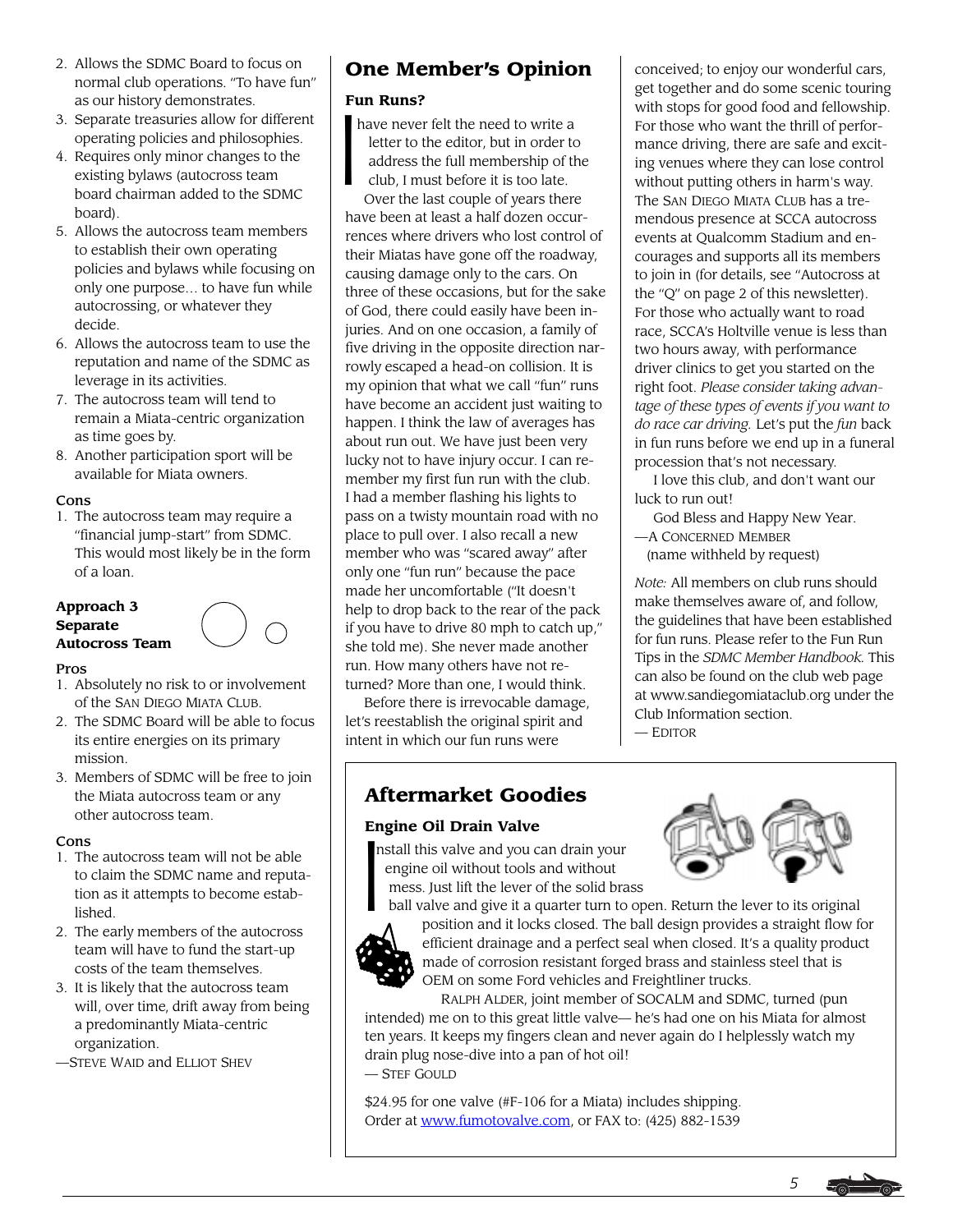#### **Christmas Card Lane Christmas Lights Tour**

"  $\begin{array}{c} \n\text{De} \\
\hline\n\text{I} \\
\text{I} \\
\text{I} \\
\text{I} \\
\text{I} \\
\text{I} \\
\text{I} \\
\text{I} \\
\text{I} \\
\text{I} \\
\text{I} \\
\text{I} \\
\text{I} \\
\text{I} \\
\text{I} \\
\text{I} \\
\text{I} \\
\text{I} \\
\text{I} \\
\text{I} \\
\text{I} \\
\text{I} \\
\text{I} \\
\text{I} \\
\text{I} \\
\text{I} \\
\text{I} \\
\text{I} \\
\text{I} \\
\text{I} \\
\text{I} \\
\text{I} \\
\text{I} \\
\text{$ December 12, 1999 ight" was the underlying theme when SDMC members toured the famed Christmas Card lane in Rancho Peñasquitos…except for the post-tour repast, which was anything but light. It was grand in the usual grand Miata fashion.

More than 30 top-down Miatas, with riders bundled up against the brisk



evening, enjoyed seeing the 2 multitude of lighted displays which covered the yards and rooftops of the houses

in the area. Yes, Virginia, there were more than 200 giant (4 feet by 8 feet) Christmas Cards dotting the landscape, and a whole lot more. Many of the displays were animated and with music, drawing "look at that one" and "how about this one" comments from the assemblage. Turning a corner and seeing blocks of lights was truly awesome.

Gawkers on the sidewalk had an unexpected treat, as they turned their attention from the stationary multicolored displays to the mobile passing parade. The festive Miata crowd was even more festive than usual, with Christmas decorations on both cars and riders, including some very creative innovations. E D and MICHELLE LANGMAID carried a twinkling Christmas tree behind the seats, along with a lighted sign that spelled Miata. Prexy and First Babe STEVE and LAURIE WAID had lighted streamers on their car. MIKE and ELINOR SHACK were among the others who added to the festivities, as you can see in the accompanying photos from Mike.

Tour leaders JACK and SUE DI LUSTRO opened their home to the revelers for post-view goodies, and they were good. Cookies, punch, hot cider, hot wine and even some apple cobbler from the Christmas party the night before filled the tummies and satiated the appetites of a group well known for such activity.

To stoke up on energy for the ride, many of the members met at the Boll Weevil for pre-event fueling, while others joined the group at the Mt. Carmel High parking lot. Following the Holiday Party the night before, it was a grand kickoff to a grand season. —TOM SPRAGUE













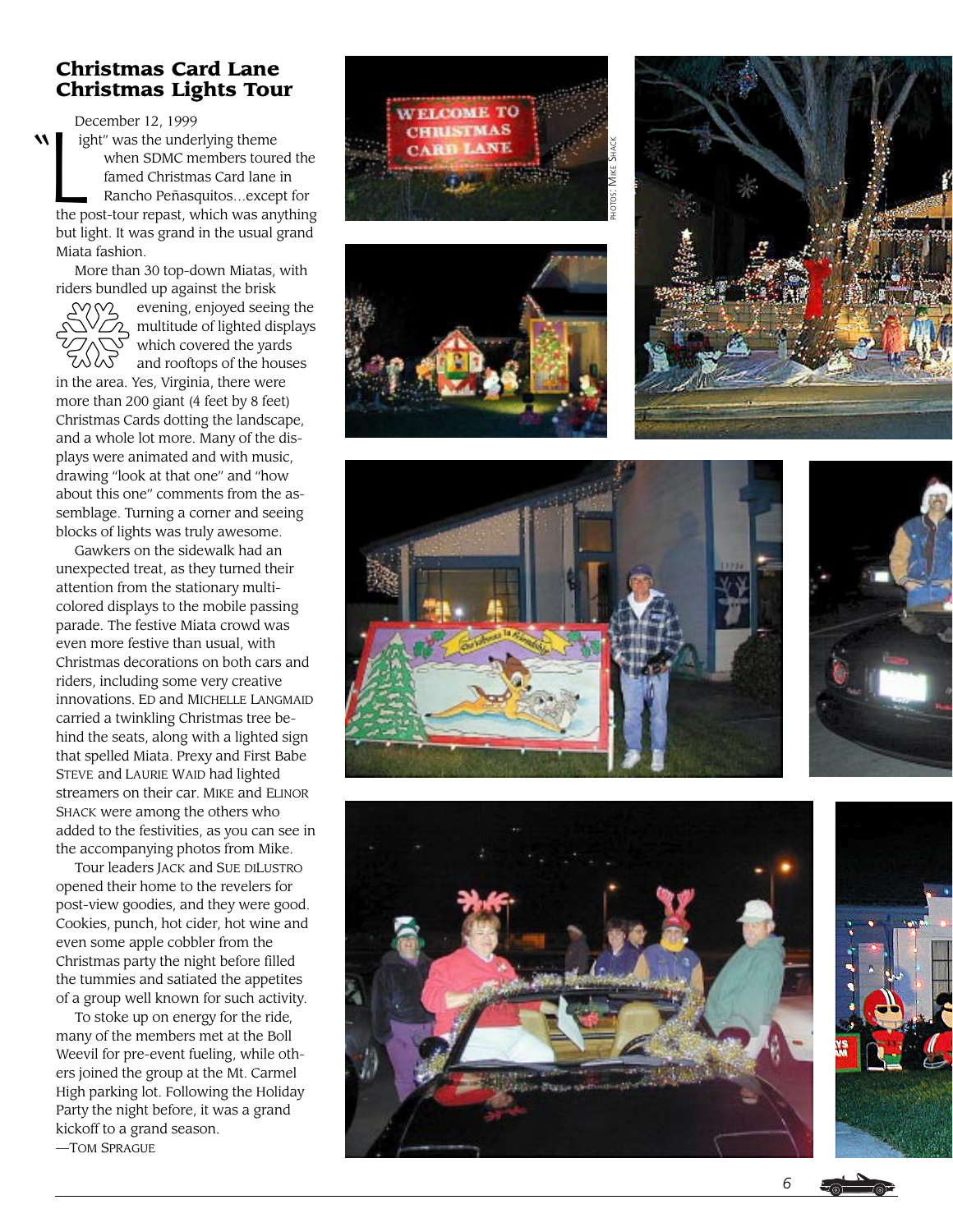





#### **Upcoming Events**

#### **BRAINSTORM Weekend in San Diego,** February 12–13

BRAINSTORM, [www.miata.org,](http://www.miata.org) comes to you. The wonderful folks of BRAIN-STORM, Roshan and Dali, are planning a great weekend with the SAN DIEGO MIATA CLUB at the home of BARB and ELLIOT SHEV in Poway. This event will allow you to purchase and have installed the great BRAINSTORM products right here in San Diego no travel time, no shipping, and best of all, special prices. BRAINSTORM will be giving all SDMC members 10% off all products and installation of items purchased at this event.

If you are planning to have one of those really neat style bars (like the one on the Shev's 10AE), or set of BRAINSTORM'S colorful gauge faces, a BRAINSTORM dual exhaust system (looks great, sounds better), or anything else you want installed, like those holiday presents, call BRAIN-STORM at (800) 779-3223 and make an appointment. This way you will be guaranteed a time slot during the weekend.

BRAINSTORM will be bringing down lots of great items. If you're not sure what your car needs, bring it by and check things out. How about some great-looking leather trim items, like a shift boot? They really do look and feel great and come in all colors, even the special 10AE colors. BRAINSTORM even has 10AE gauge faces!

Reserve a place on your calendar for Saturday and Sunday, February 12– 13 for the biggest aftermarket goodies event since *Surf 'N' Safari!*

#### **The Search for Madonna— Take II,** May 6–8

Last year in late February, 34 souls took to the road in search of Madonna. The trip took us to the unique and fabulous Madonna Inn in San Luis Obispo where we met members of one of our sister clubs, VROOM. We were then treated to some marvelous roads, enticing food, and too short of a trip. Therefore, we are extending our "search" in the year 2000 to three days and two nights.

#### Here are the details plan to join the "Search"

When Leave San Diego early Saturday May  $6<sup>th</sup>$  and return late Monday May 8<sup>th.</sup>

What to expect Driving over 800 miles for the trip (approximately 350 miles each way to the Madonna Inn). A fun run Saturday afternoon. A banquet Saturday night. Sight seeing on Sunday which may include Hearst Castle, the seacoast town of Morro Bay, and/or the quaint town of Cambria. Details for Sunday will be worked out with members planning to join the "Search." On Monday we return to San Diego via another fun run through the backroads of San Luis Obispo and Santa Barbara counties.

Cost The "Search" is not cheap. Room cost at the Madonna Inn for the "cheap" group rate rooms is \$107 per night. Upgrades to "Rock Rooms" and rooms with waterfall showers can go as high as \$218 per night. Suites are even more. The banquet dinner Saturday night will run about \$25 per person. In addition to these costs there would be gasoline, meals, optional admission to Hearst Castle, and naturally, shopping.

What you must do to join the "Search" Reserve your room at the Madonna Inn. As of this writing there have been 24 rooms reserved for the "Search." There are only seven group rate rooms left. Upgrade rooms will dwindle as time goes by. See their Web site at [www.madonnainn.com t](http://www.madonnainn.com)o learn more about the destination. You can view many of the 109 unique rooms that the Madonna Inn offers. Or, call (800) 543-9666, ask for Barbara in group reservations and mention that you are with the SAN DIEGO MIATA CLUB. She will help you with your room selection. Then notify STEVE WAID at **swaid@home.com** that you have reserved your room. After doing that, the only other thing to do is block out the dates on your calendar. The rest of the details will come together as we get closer to May.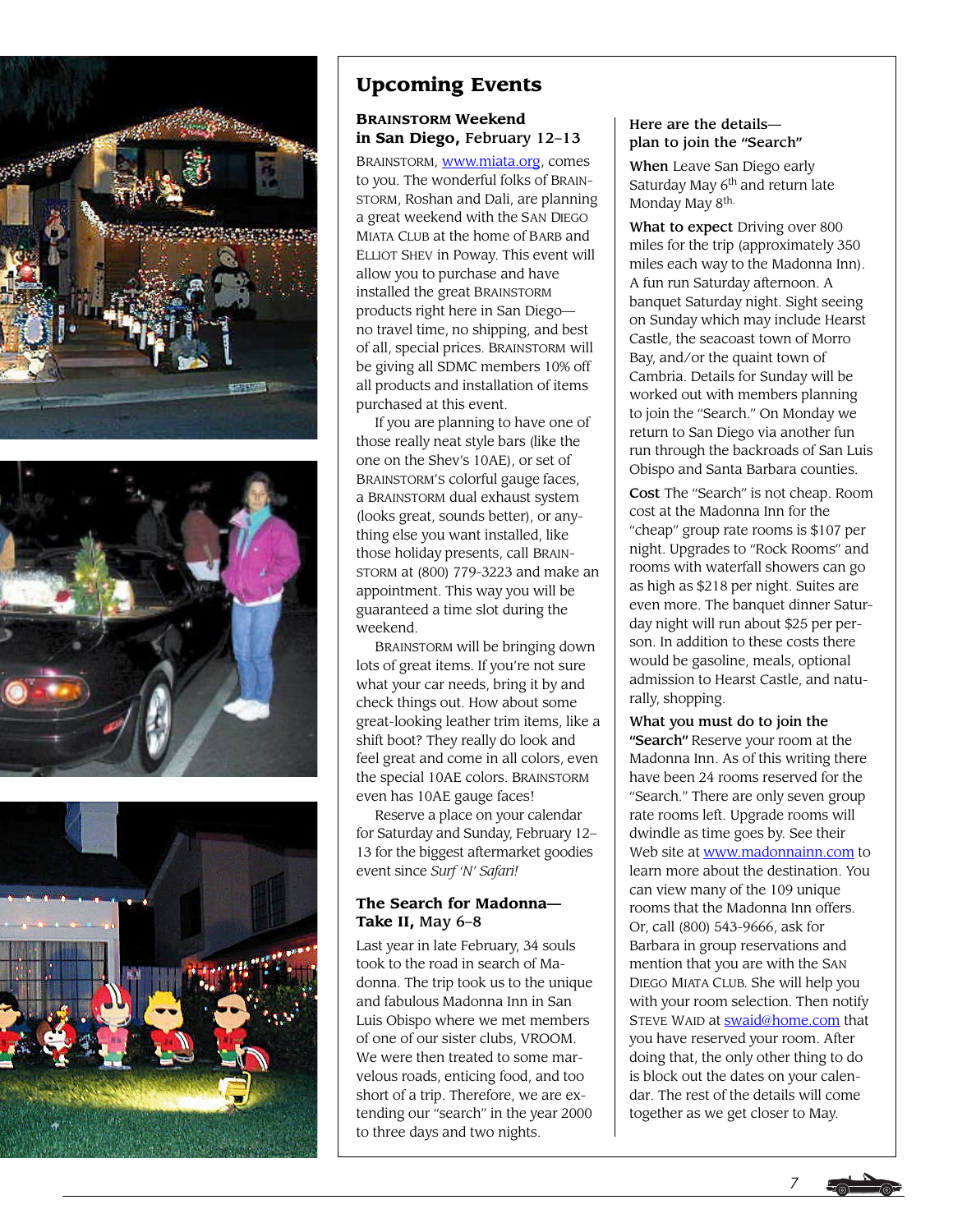#### **SDMC in the San Marcos Holiday Parade**

December 5, 1999











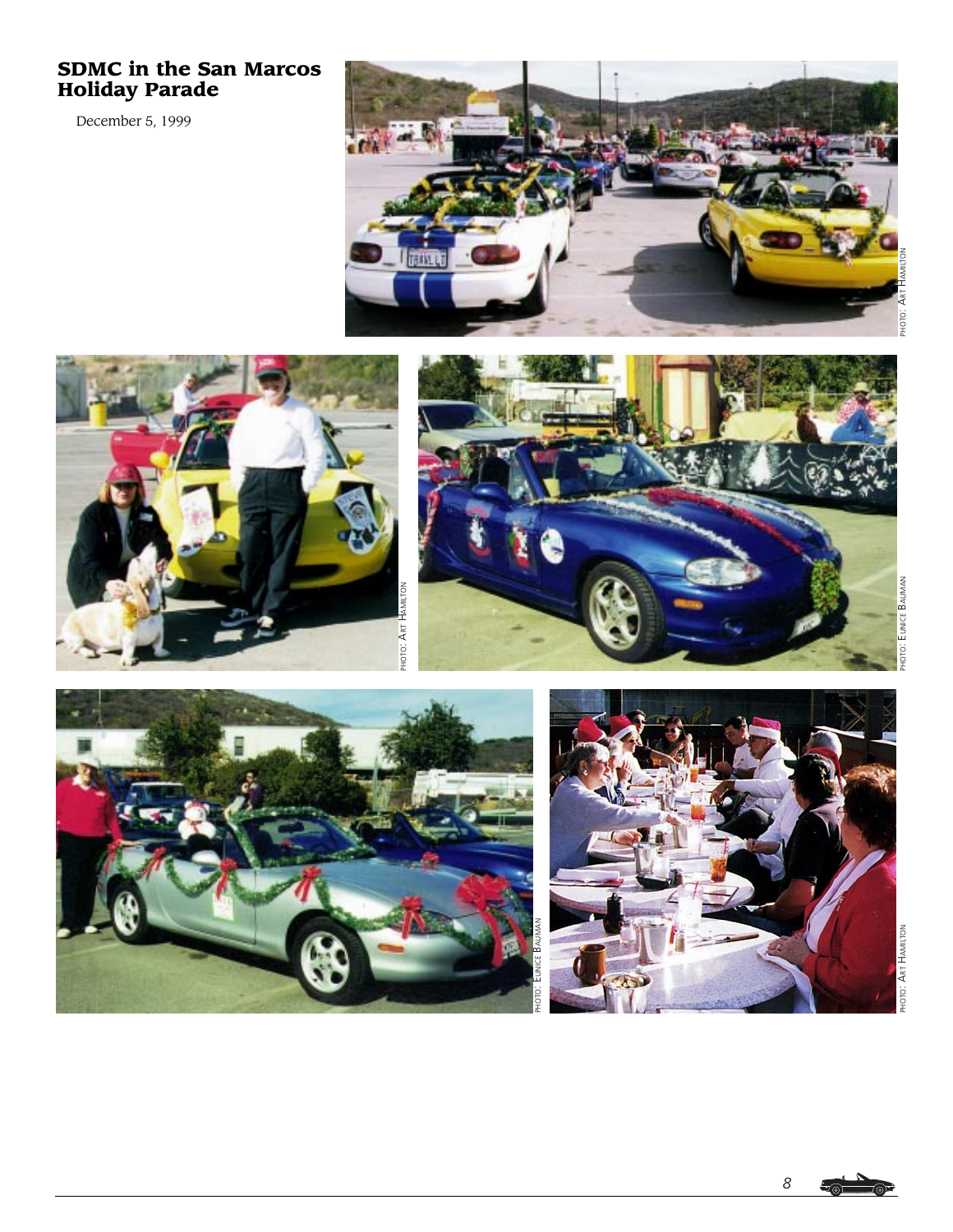**SDMC Holiday Party**









*During the holiday season, with tongues loosened by various beverages, numerous requests (up to, possibly, one) were heard for an SDMC marching song.* Herewith:

#### **A TRANSPORT OF DELIGHT**

More or less to the tune of *The British Grenadier*

Some pine for a Lagonda, Some like a smart MG, Or for Bonny Army Lorry They'd lay them doon an' dee.

Such means of locomotion Seem *persona non* quite *grata* When we can put the top down And tear off in our Miata!

But we will press on motoring (ignoring start-up clatter) chant:

In our Mazda Roadster MX-5 Miata!

You may lay out the deutschmarks For your Tonka-toy Z3s, And produce expensive skidmarks In a Porsche or Mercedes.

But we will press on motoring (ignoring start-up clatter) chant:

With a humble bow to the rising sun We'll set off on a run for fun. In our Mazda Roadster MX-5 Miata!

In Jags some of us paid our dues, TR heating liked to spook us— Then MGs broke down with no clues From electrics made by Lucas!

But we will press on motoring (ignoring start-up clatter) chant:

With a humble bow to the rising sun We'll set off on a run for fun. It's worth it just to hit the road, Observant of the Highway Code, In our Mazda Roadster MX-5 Miata!

Wherefore art thou Alfa Romeo, And Ferrari all sublime? See the Lancia leaking *olio,* Remember Fix It All the Time.

But we will press on motoring (ignoring start-up clatter) chant:

With a humble bow to the rising sun We'll set off on a run for fun. It's worth it just to hit the road, Observant of the Highway Code, In lines of cars for miles and miles (Please try to keep to single files), In our Mazda Roadster MX-5 Miata!

—TOM GOULD

(with apologies to Messrs. Flanders and Swann)



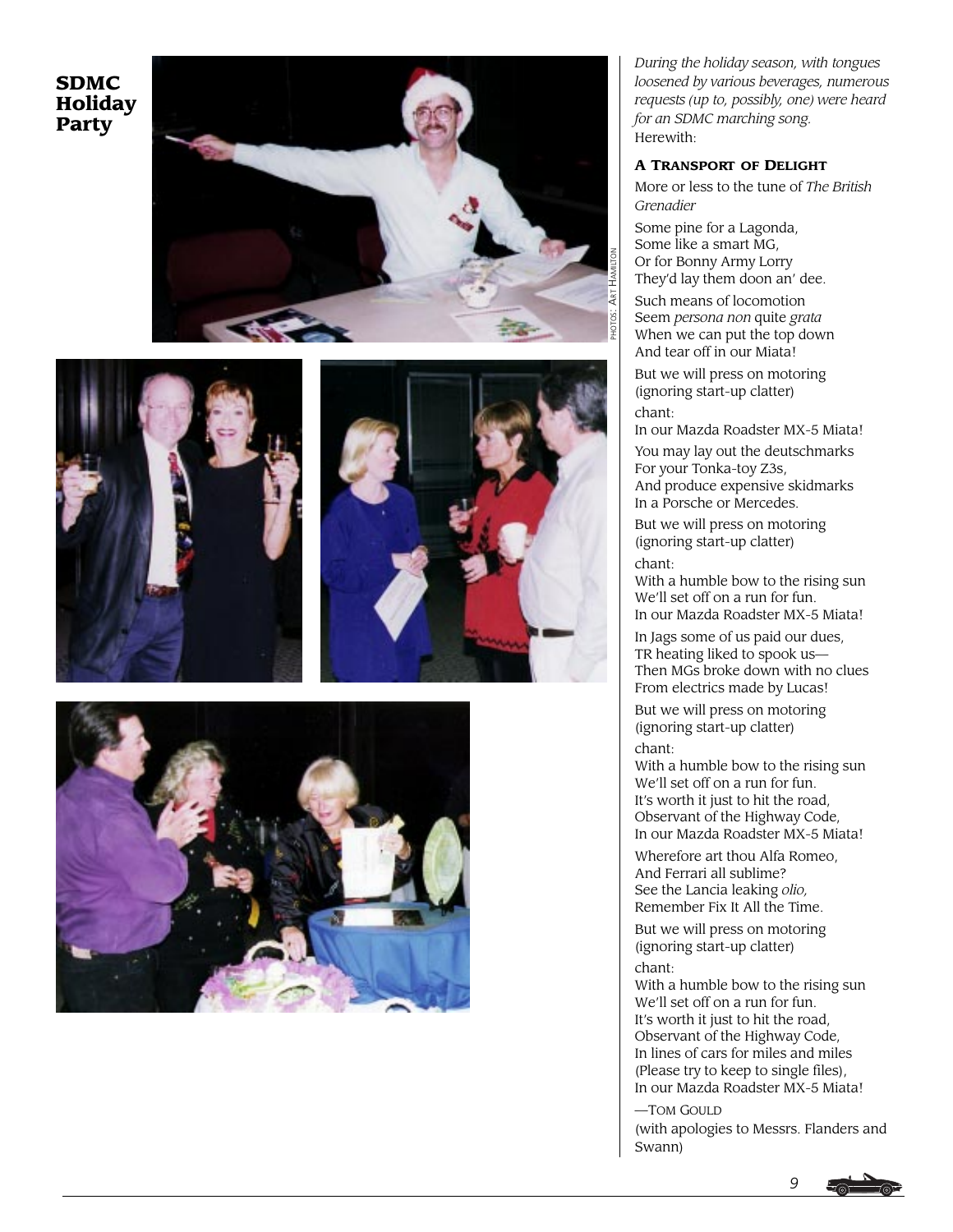

**Member Profile**

#### TOM SPRAGUE

It all began in 1943 in high school, when I asked Mom if I could buy a car. As a single mother trying to figure out how to occasionally put food on the table for four youngsters, she gave the predictable answer. But then it became clear she had said only that I could not *buy* a car—she didn't say anything about *building* one.

That began many trips through local junk yards, picking up parts here and there. The first pick was the drive train from a 1929 Model A. Then came a 1930 Model A roadster body and, delight of delights, a 1932 Model B engine— this version had a fuel pump rather than gravity feed, you recall, and larger diameter pistons, which would give me a leg up on the competition. The total parts list was \$42.50, money gleaned from selling newspapers and magazines door-to-door and shining shoes on the corner. The labor, of course, was free.

The end result was a street-legal machine with no fenders and multicolored body parts from the various junk yard forays. As I drove it into the driveway for the first time, Mom rather excitedly said "What is that?" But she soon became accustomed to me bringing



**V-J Day, finds Tom driving his 1929-32 Ford Model AB, it's the car in the upper left.**



home rather strange-looking automobiles to work on in the garage.

That car helped me get a job as a copy boy at the local newspaper. Since there was no windshield, it was also very helpful for picking up reporters who had tough nights and getting them to the paper somewhat in shape to write the day's news. From that point on, I have been a "roadster rider" and have the skin cancer scars to show for it. Learning by doing, one night I decided to upgrade the drive shaft. I worked all night to get it done by 6 a.m., so I could wash hands and get to work. Unfortunately, I had put the gears in backward, so I had three speeds in reverse and one forward. It worked through the day that way; then I spent the next all-nighter reversing things.

With some dollars stashed away from my job as a reporter, next came a used 1947 Mercury convertible, cost \$2650. It burned gasoline in the heater, so you didn't have to wait for the engine to warm up.

My 1990 Silver Miata was purchased shortly after they were first introduced, at a cost of \$17,452.85 out the door. The car, named Ranger (remember Hi-Yo Silver?), just passed 100,000 miles, and has a relatively new engine due to the infamous "crankshaft concern." I found the Miata Club because of that problem, and MARK BOOTH helped me get my membership card in one day so I could qualify for the discount. Thanks, Mark.

After the newspaper and short military service came 33 years in the aerospace business. It was a rare privilege to be one of the very few folks fortunate enough to be in the spectator gallery at the Joint Session of Congress when President Kennedy announced we were going to the moon; and then also to be at Mission Control in Houston when we landed. Working with the astronauts provided a new understanding of speed— since they move at something over 17,000 miles per hour.

My Miata is pretty much as it came from the factory, but has been cuddled and coddled and helped along the way with a bunch of useful tips from other club members.



*To be included in our on-going series of Member Profiles, write a short (200–300 word) introduction and mail (or E-mail) it with a photo (your face should be large enough to be recognized) to the Club P.O. Box or give it to a board member at an event. — Your photo will be returned.*